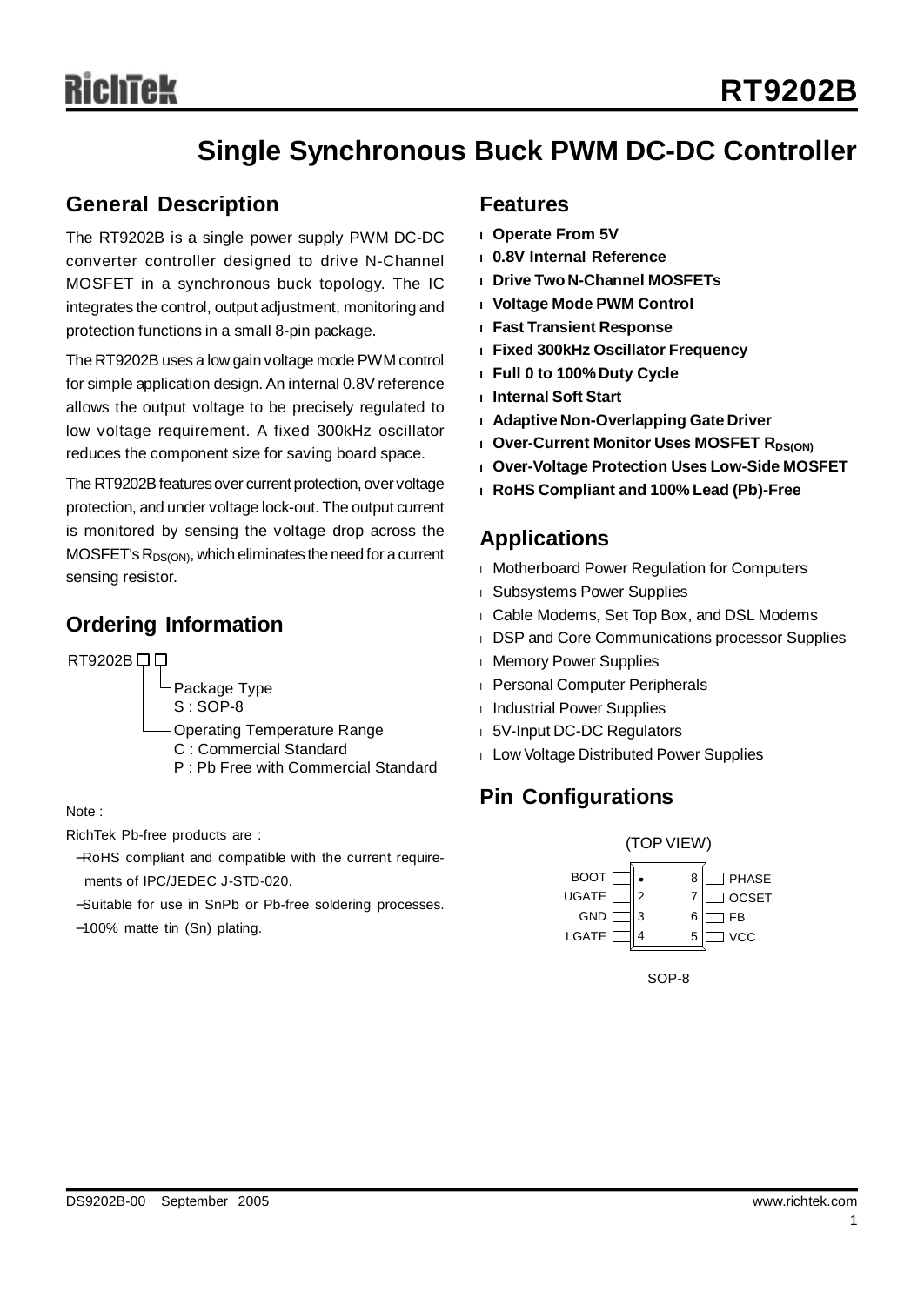# **Typical Application Circuit**



Figure 1. RT9202B powered from 5V only



Figure 2. RT9202B powered from 12V and 5V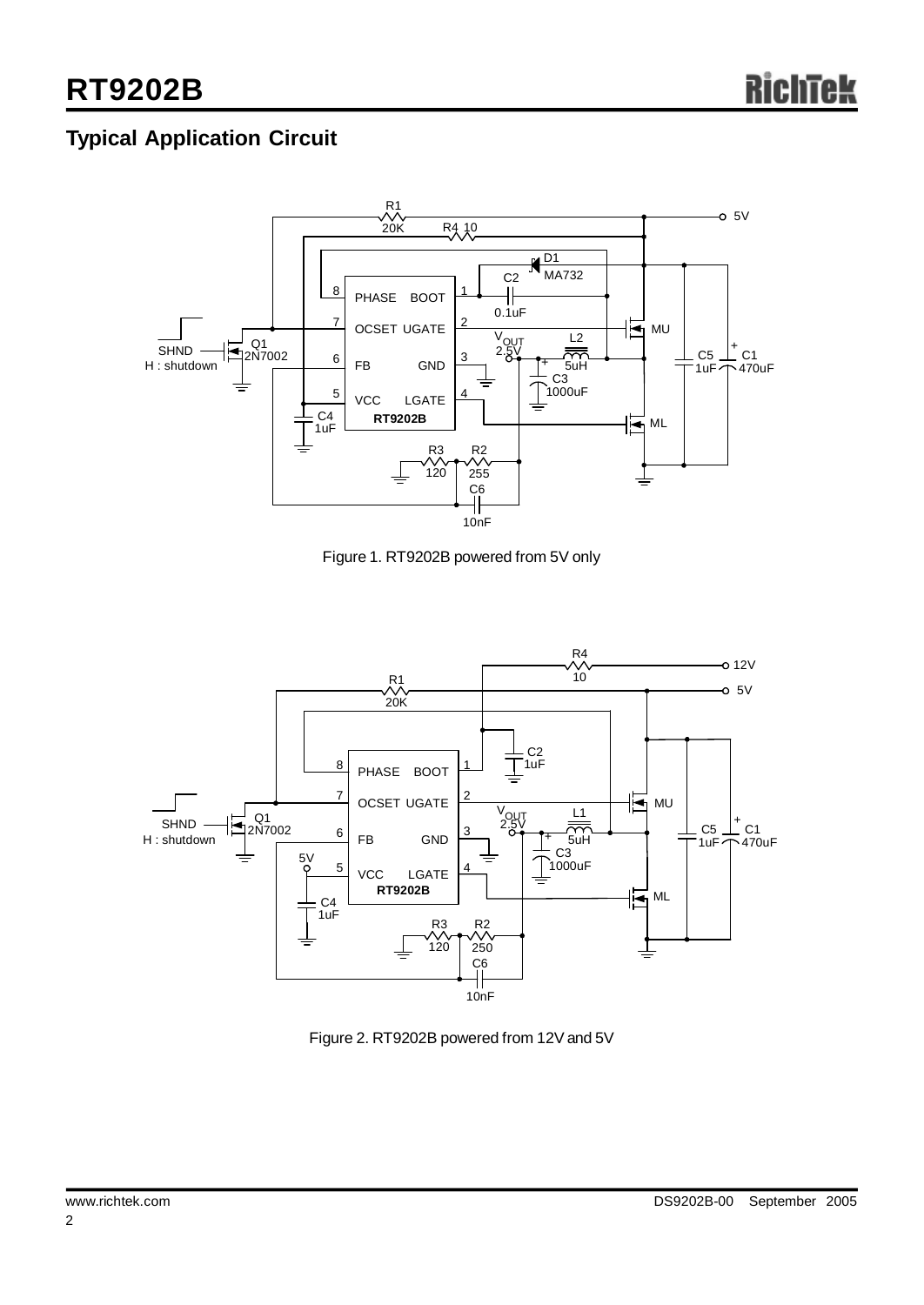

#### **Layout Placement**

#### **Layout Notes**

- 1. Put CIN1 & CIN2 to be near the MU drain and ML source nodes.
- 2. Put RT9202B to be near the COUT
- 3. Put CBOOT as close as to BOOT pin
- 4. Put C<sub>VCC</sub> as close as to VCC pin

# **Function Block Diagram**

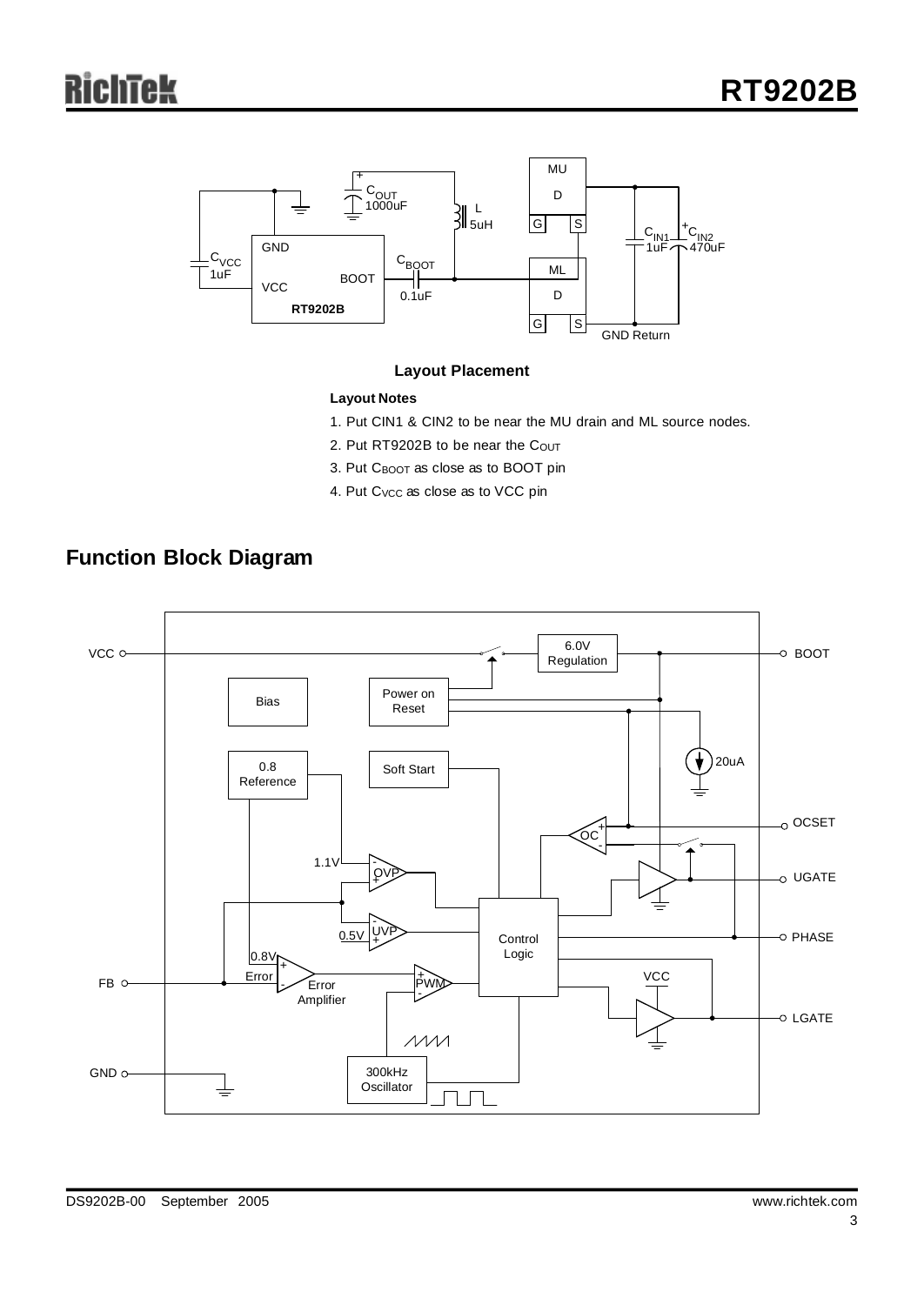# **Functional Pin Description**

#### **BOOT (Pin 1)**

This pin provides ground referenced bias voltage to the upper MOSFET driver. A bootstrap circuit is used to create a voltage suitable to drive a logic-level N-Channel MOSFET when operating at a single 5V power supply. This pin also could be powered from ATX 12V, in this situation, an internal 6.0V regulator will supply to VCC pin for internal voltage bias.

#### **UGATE (Pin 2)**

Connect UGATE pin to the PWM converter's upper MOSFET gate. This pin provides the gate drive for the upper MOSFET.

#### **GND (Pin 3)**

Signal and power ground for the IC. All voltage levels are measured with respect to this pin.

#### **LGATE (Pin 4)**

Connect LGATE to the PWM converter's lower MOSFET gate. This pin provides the gate drive for the lower MOSFET.

### **VCC (Pin 5)**

This is the main bias supply for the RT9202B. This pin also provides the gate bias charge for the lower MOSFET gate. The voltage at this pin is monitored for power-on reset (POR) purpose. This pin is also the internal 6.0V regulator output powered from BOOT pin when BOOT pin is directly powered from ATX 12V.

#### **FB (Pin 6)**

This pin is connected to the PWM converter's output divider. This pin also connects to internal PWM error amplifier inverting input and protection monitor.

#### **OCSET (Pin 7)**

Connect a resistor from this pin to the drain of the upper MOSFET. This resistor, an internal 20μA current source, and the upper MOSFET on-resistance set the converter over-current trip point.An over-current trip cycles the softstart function. The voltage at this pin is monitored for power-on reset (POR) purpose and pulling this pin low with an open drain device will shut down the IC.

> **IOCSET × ROCSET**  $IPEAK =$ R<sub>DS(ON)</sub>

#### **PHASE (Pin 8)**

This pin is used to monitor the voltage drop across the upper MOSFET for over-current protection.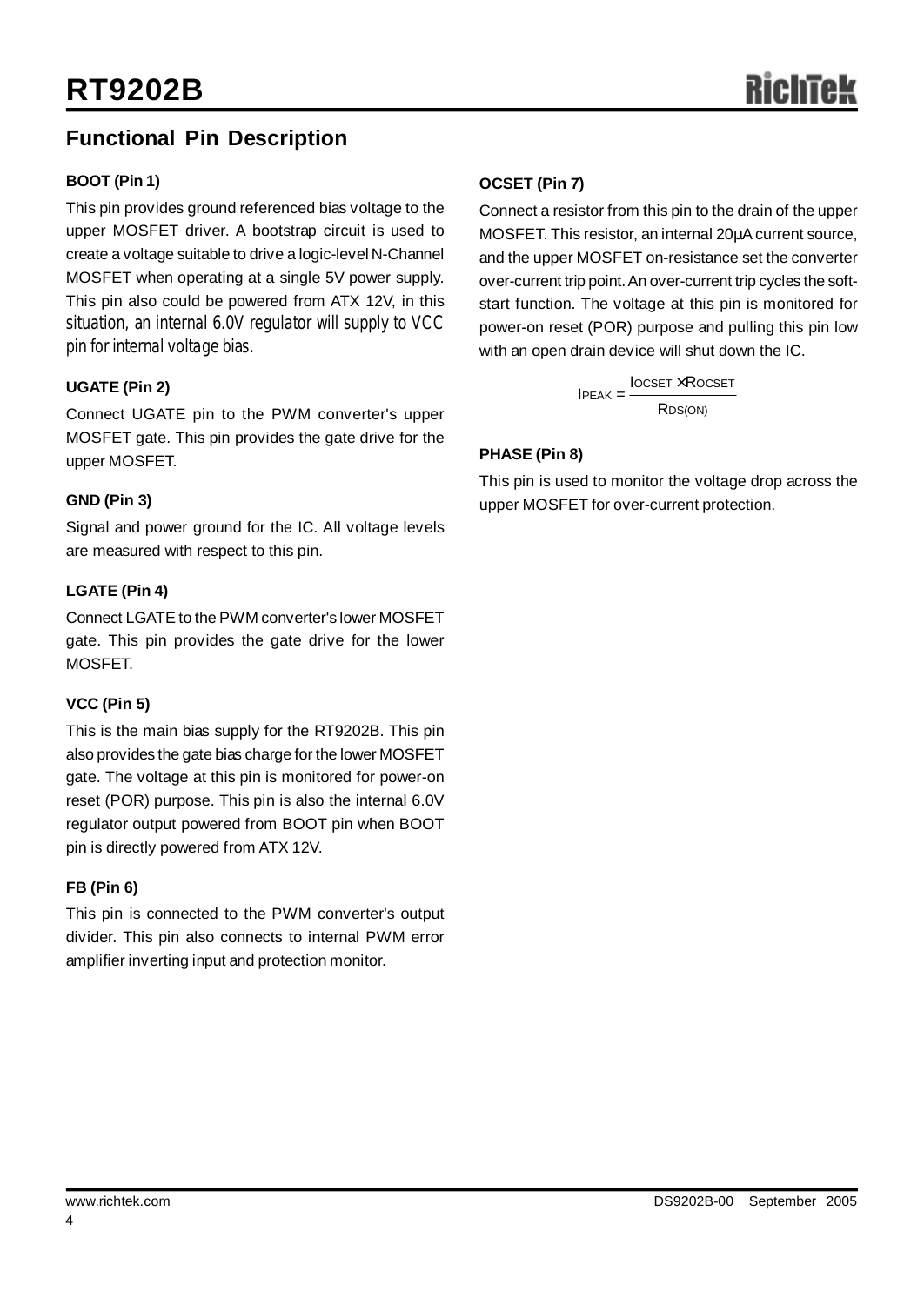# **Absolute Maximum Ratings** (Note 1)

| Power Dissipation, $P_D @ T_A = 25^{\circ}C$         |  |
|------------------------------------------------------|--|
|                                                      |  |
| <b>Example 2</b> Package Thermal Resistance (Note 4) |  |
|                                                      |  |
|                                                      |  |
|                                                      |  |
|                                                      |  |
| <b>ESD Susceptibility</b> (Note 2)                   |  |
|                                                      |  |
|                                                      |  |
|                                                      |  |

# **Recommended Operating Conditions** (Note 3)

|  | $+125^{\circ}$<br>–40°∩<br>$\sim$ to + $^{\circ}$ |
|--|---------------------------------------------------|
|--|---------------------------------------------------|

# **Electrical Characteristics**

(Vcc =  $5V$ , T<sub>A</sub> =  $25^{\circ}$ C, Unless otherwise specified.)

| <b>Parameter</b>                                   | Symbol                | <b>Test Conditions</b>                |       | <b>Typ</b>     | <b>Max</b>     | <b>Units</b> |  |  |
|----------------------------------------------------|-----------------------|---------------------------------------|-------|----------------|----------------|--------------|--|--|
| V <sub>CC</sub> Supply Current / Regulated Voltage |                       |                                       |       |                |                |              |  |  |
| <b>Nominal Supply Current</b>                      | $_{\text{loc}}$       | UGATE, LGATE open                     | --    | 3              | 6              | mA           |  |  |
| Regulated Voltage from BOOT                        | <b>V<sub>CC</sub></b> | $V_{\text{BOOT}} = 12V$               | 5     | 6              | $\overline{7}$ | $\vee$       |  |  |
| <b>Power-On Reset</b>                              |                       |                                       |       |                |                |              |  |  |
| Rising V <sub>CC</sub> Threshold                   |                       | $V_{OCSET} = 4.5V$                    | 3.85  | 4.1            | 4.35           | V            |  |  |
| V <sub>CC</sub> Threshold Hysteresis               |                       | $V_{OCSET} = 4.5V$                    | 0.3   | 0.5            | 0.7            | $\vee$       |  |  |
| Rising VOCSET Threshold                            |                       |                                       | 0.8   | 1.25           | 2.0            | $\vee$       |  |  |
| <b>Reference</b>                                   |                       |                                       |       |                |                |              |  |  |
| Reference Voltage                                  |                       |                                       | 0.784 | 0.8            | 0.816          | V            |  |  |
| <b>Oscillator</b>                                  |                       |                                       |       |                |                |              |  |  |
| <b>Free Running Frequency</b>                      |                       |                                       | 250   | 300            | 350            | kHz          |  |  |
| Ramp Amplitude                                     | $\Delta$ Vosc         |                                       | $- -$ | 1.75           | --             | $V_{P-P}$    |  |  |
| <b>Error Amplifier</b>                             |                       |                                       |       |                |                |              |  |  |
| DC gain                                            |                       |                                       | 32    | 35             | 38             | dB           |  |  |
| <b>PWM Controller Gate Driver</b>                  |                       |                                       |       |                |                |              |  |  |
| <b>Upper Drive Source</b>                          | RUGATE                | <b>BOOT=12V</b><br>$BOOT-VUGATE = 1V$ | $-$   | $\overline{7}$ | 11             | $\Omega$     |  |  |
| <b>Upper Drive Sink</b>                            | RUGATE                | $V_{UGATE} = 1V$                      | $-$   | 5              | 7.5            | Ω            |  |  |
| <b>Lower Drive Source</b>                          | RLGATE                | $V_{CC} - V_{LGATE} = 1V$ ,           | $-$   | 4              | 6              | Ω            |  |  |
| Lower Drive Sink                                   | RLGATE                | $V_{\text{LAGATE}} = 1V$              | $-$   | 2              | 4              | Ω            |  |  |

*To be continued*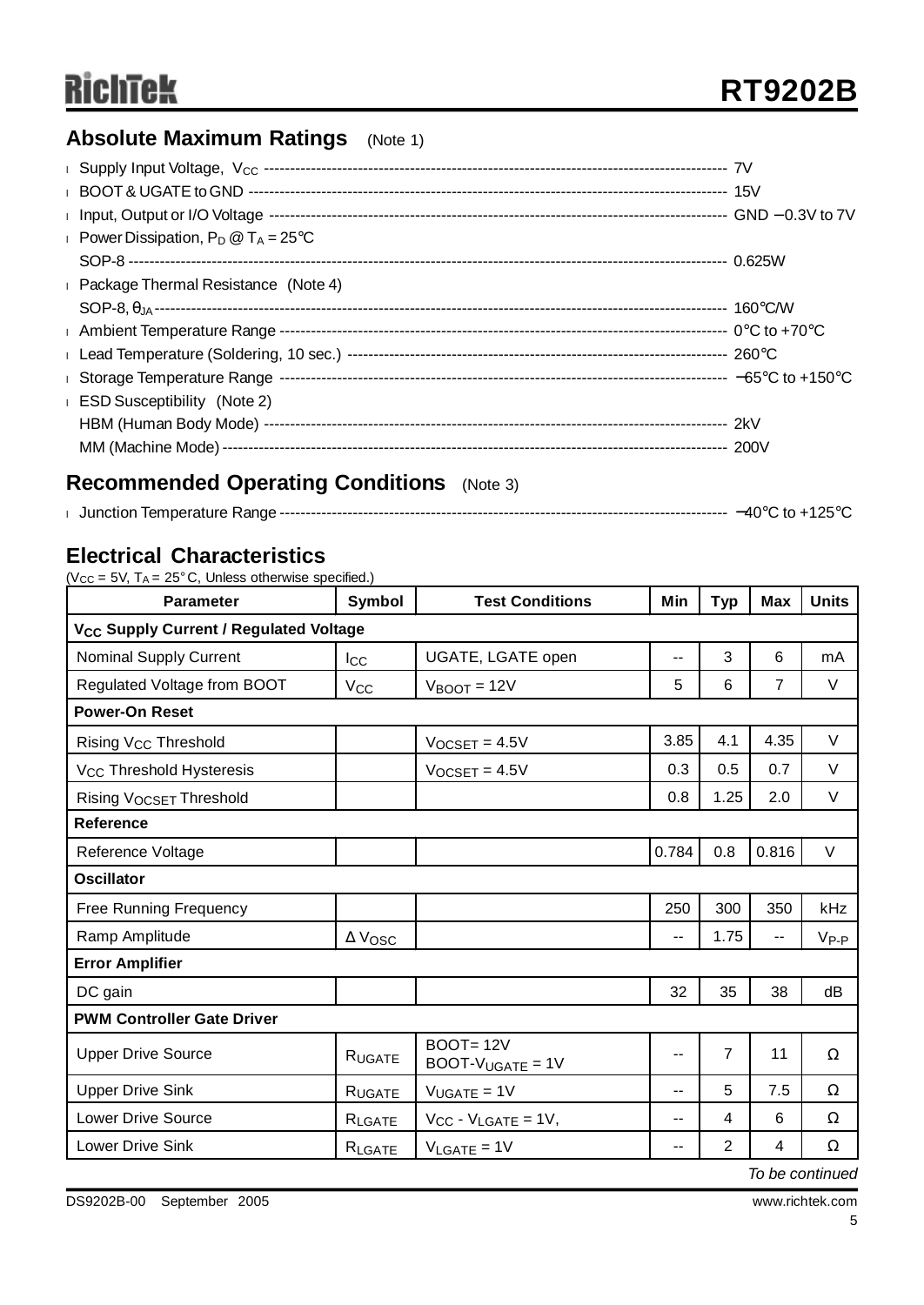| <b>Parameter</b>            | Symbol        | <b>Test Conditions</b> | Min | Тур | <b>Max</b> | <b>Units</b> |
|-----------------------------|---------------|------------------------|-----|-----|------------|--------------|
| <b>Protection</b>           |               |                        |     |     |            |              |
| FB Over-Voltage Trip        | FB Rising     |                        | 1.0 | 1.1 | $- -$      | V            |
| FB Under-Voltage Trip       |               | FB Falling             | $-$ | 0.5 | 0.6        | V            |
| <b>OCSET Current Source</b> | <b>IOCSET</b> | $V_{OCSET} = 4.5V$     | 17  | 20  | 23         | μA           |
| Soft-Start Interval         |               |                        |     | 2   | 4          | ms           |

**Note 1.** Stresses listed as the above "Absolute Maximum Ratings" may cause permanent damage to the device. These are for stress ratings. Functional operation of the device at these or any other conditions beyond those indicated in the operational sections of the specifications is not implied. Exposure to absolute maximum rating conditions for extended periods may remain possibility to affect device reliability.

**Note 2.** Devices are ESD sensitive. Handling precaution recommended.

**Note 3.** The device is not guaranteed to function outside its operating conditions.

**Note 4.** θ<sub>JA</sub> is measured in the natural convection at T<sub>A</sub> = 25°C on a low effective thermal conductivity test board of JEDEC 51-3 thermal measurement standard.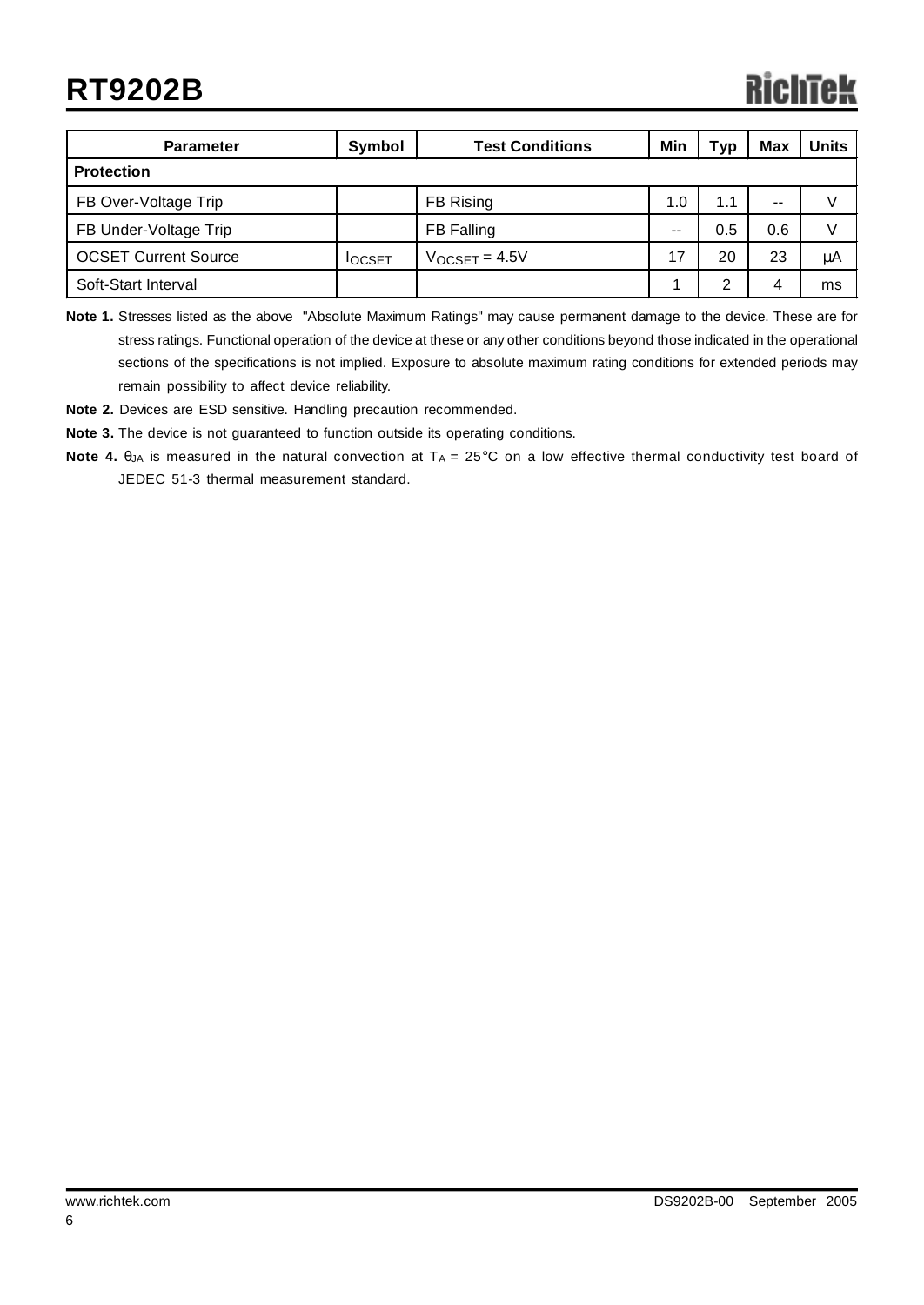# **Typical Operating Characteristic**

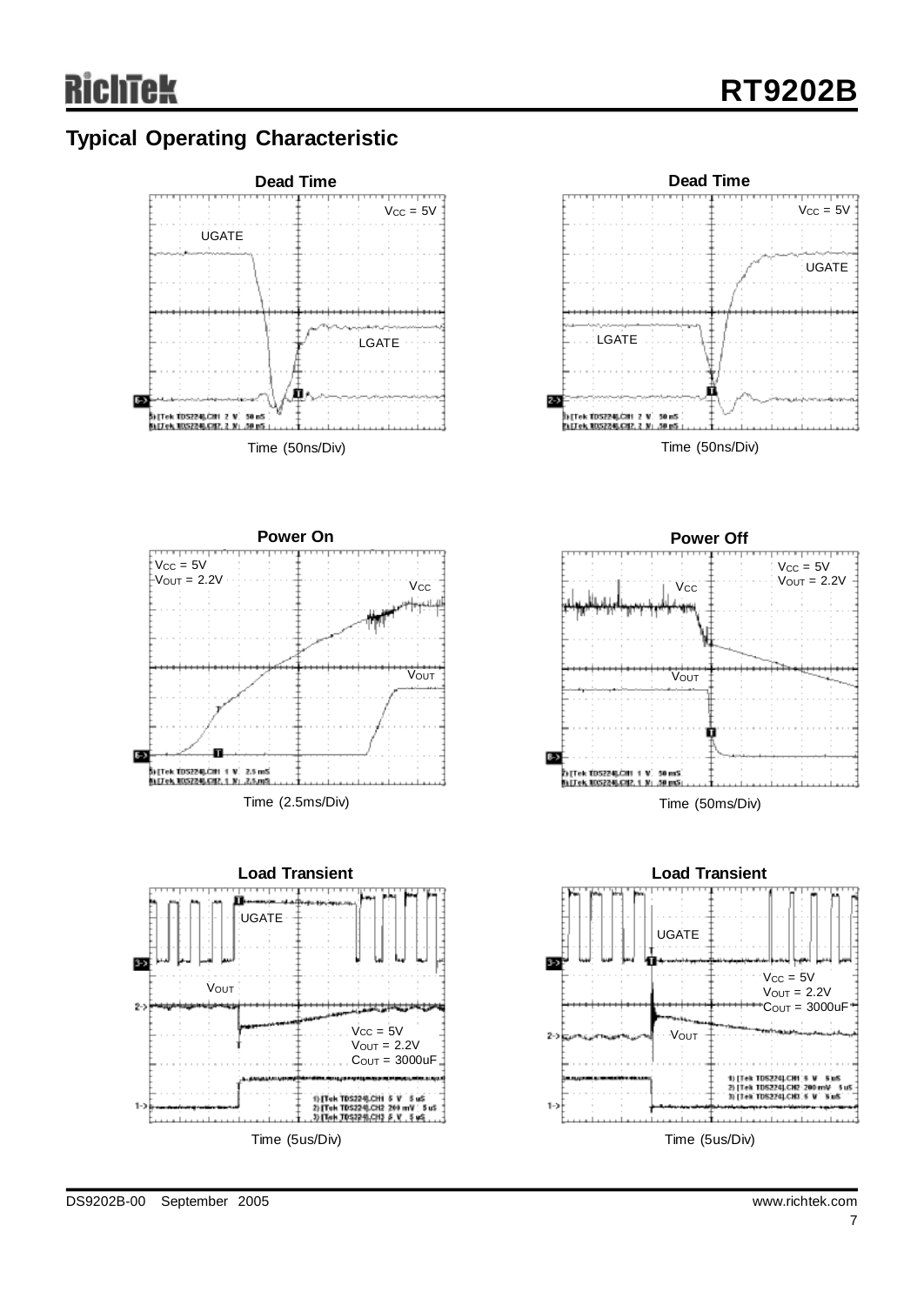



Time (5ms/Div)





**IOCSET vs. Temperature** 17 19 21 23 25 27 29 -40 -10 20 50 80 110 140 Temperature (°C)IOCSET (uA)

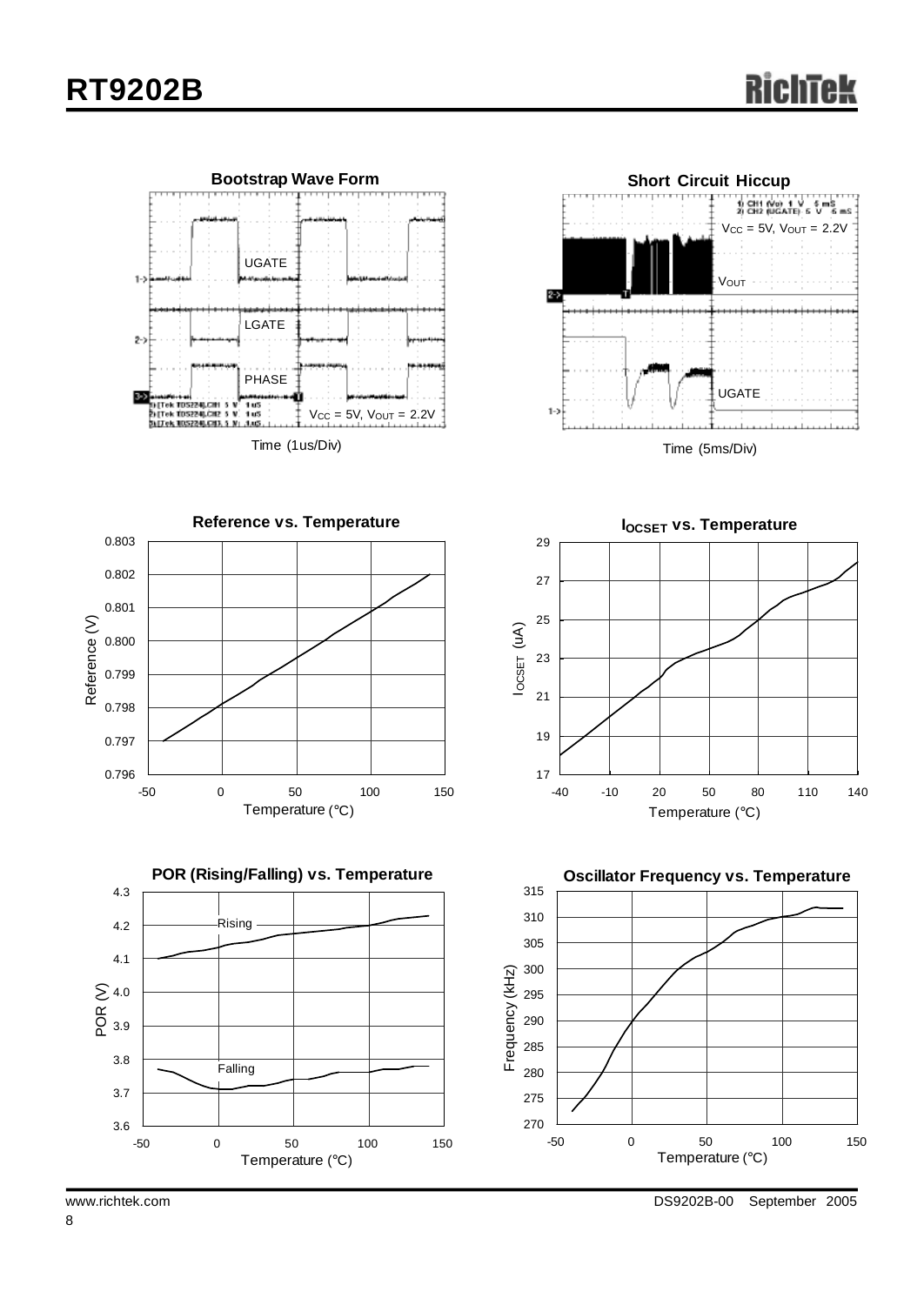# **Application Information**

The RT9202B operates at either single 5V power supply with a bootstrap UGATE driver or 5V/12V dual-power supply form the ATX SMPS. The dual- power supply is recommended for high current application, the RT9202B can deliver higher gate driving current while operating with ATX SMPS based on dual-power supply.

#### **The Bootstrap Operation**

In a single power supply system, the UGATE driver of RT9202B is powered by an external bootstrap circuit, as the Figure 1. The boot capacitor,  $C_{\text{BOOT}}$ , generates a floating reference at the PHASE pin. Typically a 0.1μF  $C_{\text{BOOT}}$  is enough for most of MOSFETs used with the RT9202B. The voltage drop between BOOT and PHASE is refreshed to a voltage of VCC – diode drop  $(V_D)$  while the low side MOSFET turning on.



Figure 1. Single 5V power Supply Operation

### **Dual Power Operation**

The RT9202B is designed to regulate a 6.0V at VCC pin automatically when BOOT pin is powered by 12V. In a system with ATX 5V/12V power supply, the RT9202B is ideal for higher current application due to the higher gate driving capability,  $V_{UGATE} = 7V$  and  $V_{LGATE} = 6.0V$ . A RC (10Ω/1μF) filter is also recommended at BOOT pin to prevent the ringing induced from fast power on, as shown in Figure 2.



Figure 2. Dual Power Supply Operation

#### **Power On Reset**

The Power-On Reset (POR) monitors the supply voltage (normal +5V) at the VCC pin and the input voltage at the OCSET pin. The VCC POR level is 4.1V with 0.5V hysteresis and the normal level at OCSET pin is 1.5V (see over-current protection). The POR function initiates soft-start operation after all supply voltages exceed their POR thresholds.

#### **Soft Start**

A built-in soft-start is used to prevent surge current from power supply input during power on. The soft-start voltage is controlled by an internal digital counter. It clamps the ramping of reference voltage at the input of error amplifier and the pulse-width of the output driver slowly. The typical soft-start duration is 2ms.

#### **Over-Current Protection**

The over current protection (OCP) function of the RT9202B is triggered when the voltage across the  $R_{DS(ON)}$  of upper side MOSFET that developed by drain current exceeds over-current tripping level. An external resistor  $(R_{OCSET})$ programs the over-current tripping level of the PWM converter.As shown on Figure 3 the internal 20μAcurrent sink ( $I_{OCSET}$ ) develops a voltage across  $R_{OCSET}$  ( $V_{SET}$ ) that is referenced to  $V_{IN}$ . The DRIVE signal enables the over-current comparator (OC). When the voltage across the upper MOSFET ( $V_{DS(ON)}$ ) exceeds  $V_{SET}$ , the overcurrent comparator trips to set the over-current latch.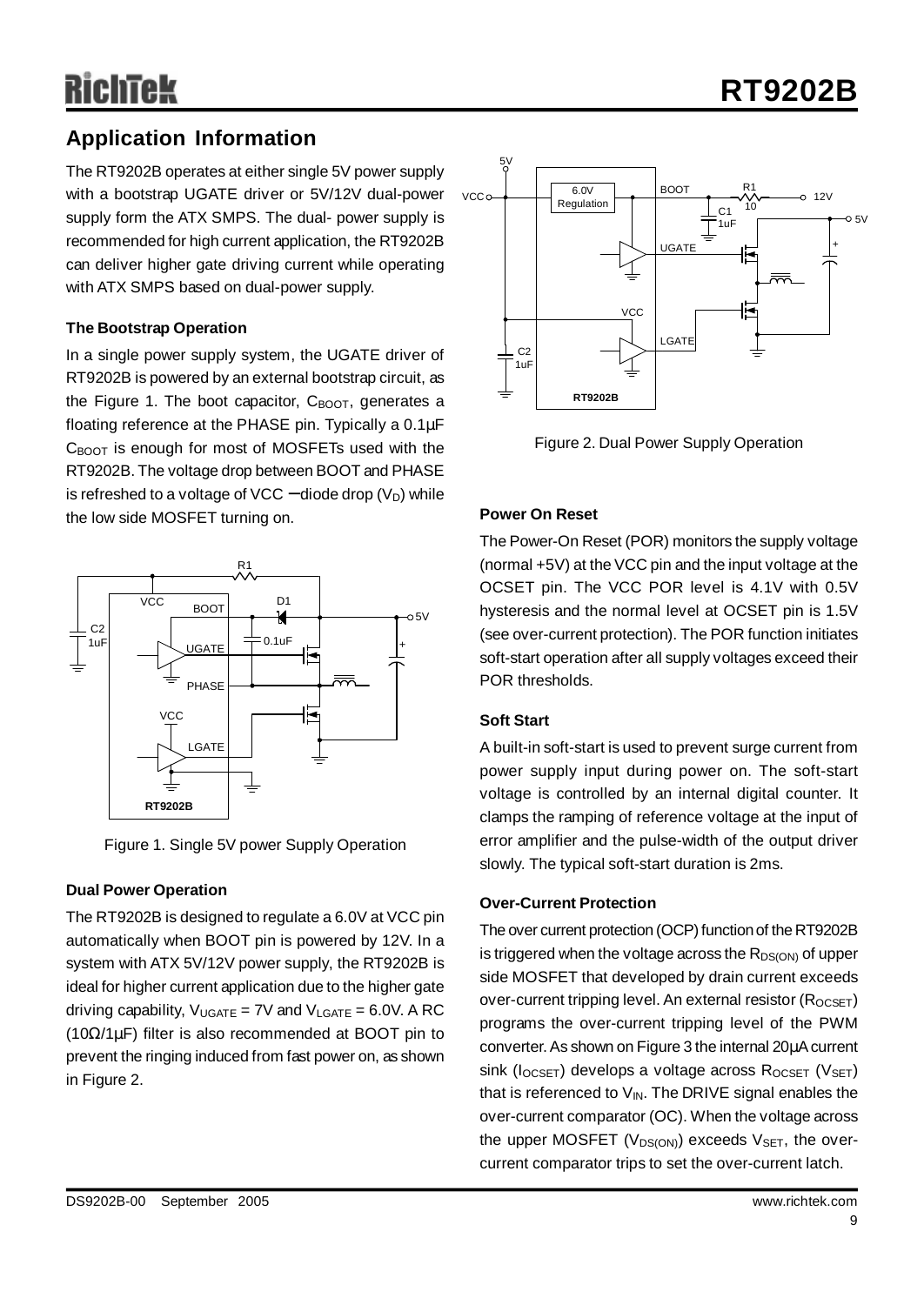# **RT9202B**

Both  $V_{\text{SET}}$  and  $V_{\text{DS}}$  are referenced to  $V_{\text{IN}}$  and a small capacitor across  $R_{OCSET}$  helps  $V_{OCSET}$  tracking the variations of  $V_{IN}$  due to MOSFET switching. The overcurrent function will be tripped at a peak inductor current  $(I_{PEAK})$  determined by:

$$
IPEAK = \frac{Iocset \times Rocset}{RDS(ON)}
$$

The OC trip point varies with MOSFET's  $R_{DS(ON)}$ temperature variations. The temperature coefficient of  $I_{OCSET}$  is 2500ppm that is used to compensate  $R_{DS(ON)}$ temperature variations. To avoid over-current tripping in the normal operating load range, determine the  $R_{OCSFT}$ resistor value from the equation above with:

- 1. The maximum  $R_{SD(ON)}$  at the highest junction temperature
- 2. The minimum  $I_{OCSET}$  from the characteristics
- 3.Determine  $I_{PEAK}$  for  $I_{PEAK}$  >  $I_{OUT(MAX)} + (\Delta I)/2$

where  $\Delta I$  is the output inductor ripple current.





### **Under Voltage and Over Voltage Protection**

The voltage at FB pin is monitored and protected against OC (over current), UV (under voltage), and OV (over voltage). The UV threshold is 0.5V and OV-threshold is 1.0V. Both UV/OV detection have 30μs triggered delay. When OC or UV trigged, a hiccup re-start sequence will be initialized, as shown in Figure 4. Only 3 times of trigger are allowed to latch off. Hiccup is disabled during softstart interval.



#### **Shutdown**

Pulling low the OCSET pin can shutdown the RT9202B PWM controller as shown in typical application circuit.

#### **Inductor Selection**

The RT9202B was designed for  $V_{IN} = 5V$ , step-down application mainly. Figure 5 shows the typical topology and waveforms of step-down converter.

The ripple current of inductor can be calculated as follows:

 $IL_{RIPPLE} = (5V - V_{OUT})/L \times T_{ON}$ 

Because operation frequency is fixed at 300kHz,

 $T_{ON} = 3.33 \times V_{OUT}/5V$ 

The  $V_{\text{OUT}}$  ripple is

 $V_{\text{OUT RIPPLE}} = I_{\text{RIPPLE}} \times ESR$ 

ESR is output capacitor equivalent series resistor

Table 1 shows the ripple voltage of  $V_{OUT}$ :  $VIN = 5V$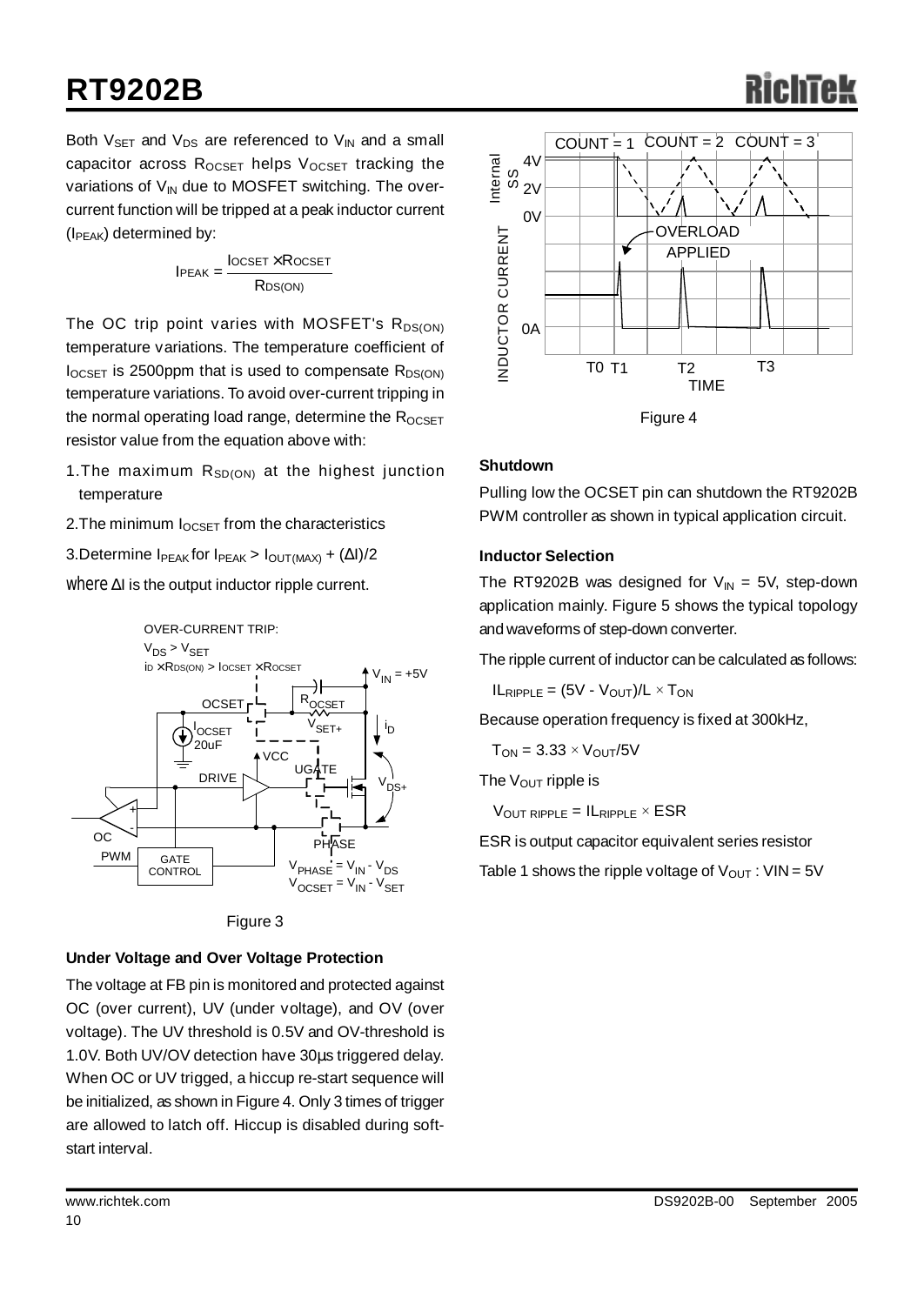Table 1

| ∨ουτ                             | 3.3V             |      | 2.5V              |      | 1.5V              |         |  |
|----------------------------------|------------------|------|-------------------|------|-------------------|---------|--|
| Inductor                         | 2 <sub>u</sub> H | 5uH  | 2uH               | 5uH  | 2 <sub>u</sub> H  | $5\muH$ |  |
| 1000 $\mu$ F (ESR=53m $\Omega$ ) | 100mV            | 40mV | 110mV             | 44mV | 93mV              | 37mV    |  |
| 1500 $\mu$ F (ESR=33m $\Omega$ ) | 62mV             | 25mV | 68 <sub>m</sub> V | 28mV | 58 <sub>m</sub> V | 23mV    |  |
| 3000 $\mu$ F (ESR=21m $\Omega$ ) | 40mV             | 16mV | 43mV              | 18mV | 37mV              | 15mV    |  |

\*Refer to Sanyo low ESR series (CE, DX, PX.....)

The suggested L and C are as follows:

 $2\mu$ H with  $\geq 1500\mu$ F COUT

 $5\mu$ H with  $\geq 1000\mu$ F C<sub>OUT</sub>







ID

#### **Input / Output Capacitor**

High frequency/long life decoupling capacitors should be placed as close to the power pins of the load as physically possible. Be careful not to add inductance to the PCB trace, as it could eliminate the performance from utilizing these low inductance components. Consult with the manufacturer of the load on specific decoupling requirements.

The output capacitors are necessary for filtering output and stabilizing the close loop (see thePWM loop stability). For powering advanced, high-speed processors, it is required to meet with the requirement of fast load transient, high frequency capacitors with low ESR/ESL capacitors are recommended.

Another concern is high ESR induced ripple may trigger UV or OV protections.

#### **PWM Loop Stability**

The RT9202B is a voltage mode buck controller designed for 5V step-down applications. The gain of error amplifier is fixed at 35dB for simplified design.

The output amplitude of ramp oscillator is 1.75V, the loop gain and loop pole/zero are calculated as follows:

DC loop gain G<sub>A</sub> =  $35dB \times$  —  $\times$ LC filter pole P<sub>O</sub> =  $\frac{1}{2p\sqrt{\text{LC}}}$ Error Amp pole  $P_A = 300$ kHz OUT  $35$ d $\textsf{B}\times$   $\overset{\textsf{5}}{\textsf{--}}\times$   $\overset{\textsf{0.8}}{\textsf{--}}}$ 1.75 V 1 1

ESR zero Z $_{\mathrm{O}}$  =  $\frac{\ }{\mathrm{2}p}% \left\{ \sqrt{\frac{p_{\mathrm{O}}+p_{\mathrm{O}}+p_{\mathrm{O}}+p_{\mathrm{O}}+p_{\mathrm{O}}+p_{\mathrm{O}}+p_{\mathrm{O}}+p_{\mathrm{O}}+p_{\mathrm{O}}+p_{\mathrm{O}}+p_{\mathrm{O}}+p_{\mathrm{O}}+p_{\mathrm{O}}+p_{\mathrm{O}}+p_{\mathrm{O}}+p_{\mathrm{O}}+p_{\mathrm{O}}+p_{\mathrm{O}}+p_{\mathrm{O}}+p_{\mathrm{O}}+p_{\mathrm{O}}+p_{\mathrm{O}}+p_{\$  $2p$ ESRC

The RT9202B Bode plot as shown Figure 6 is stable in most of application conditions.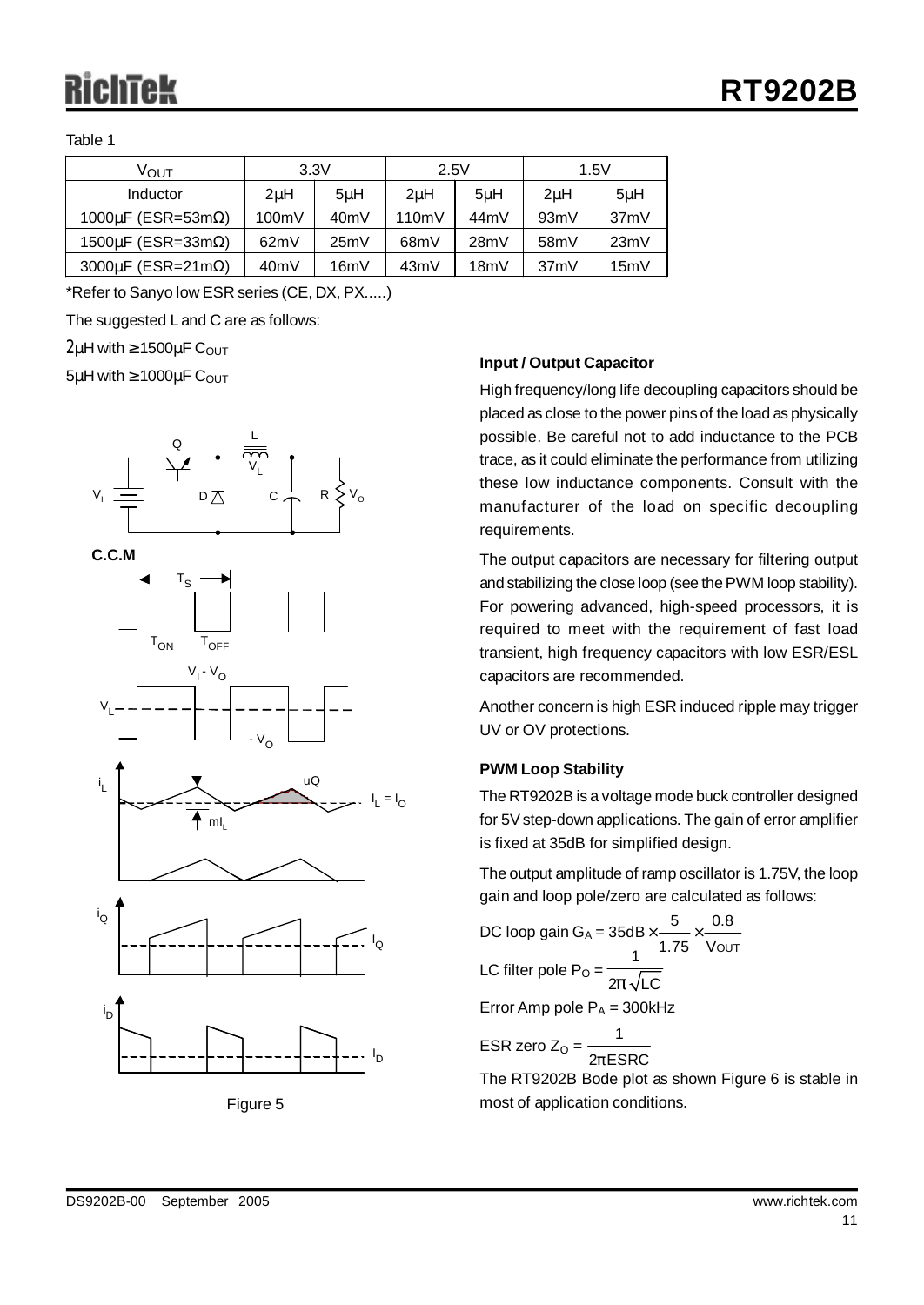# **RT9202B**



#### **Reference Voltage**

Because RT9202B use a low 35dB gain error amplifier, shown in Figure 7. The voltage regulation is dependent on  $V_{IN}$ &  $V_{OUT}$  setting. The FB reference voltage of 0.8V were trimmed at  $V_{IN} = 5V$  &  $V_{OUT} = 2.5V$  condition. In a fixed  $V_{IN}$  = 5V application, the FB reference voltage vs. V<sub>OUT</sub> voltage can be calculated as Figure 8.





Figure 8

#### **Feedback Divider**

The reference of RT9202B is 0.8V. The output voltage can be set using a resistor based divider as shown in Figure 9. Put the R1 and R2 as close as possible to FB pin and R2 should less than 1 kΩ to avoid noise coupling. The C1 capacitor is a speed-up capacitor for reducing output ripple to meet with the requirement of fast transient load. Typically a 1nF  $\sim 0.1 \mu$ F is enough for C1.



### **PWM Layout Considerations**

MOSFETs switch very fast and efficiently. The speed with which the current transitions from one device to another causes voltage spikes across the interconnecting impedances and parasitic circuit elements. The voltage spikes can degrade efficiency and radiate noise, that results in over-voltage stress on devices. Careful component placement layout and printed circuit design can minimize the voltage spikes induced in the converter. Consider, as an example, the turn-off transition of the upper MOSFET prior to turn-off, the upper MOSFET was carrying the full load current. During turn-off, current stops flowing in the upper MOSFET and is picked up by the low side MOSFET or Schottky diode. Any inductance in the switched current path generates a large voltage spike during the switching interval. Careful component selections, layout of the critical components, and use shorter and wider PCB traces help in minimizing the magnitude of voltage spikes.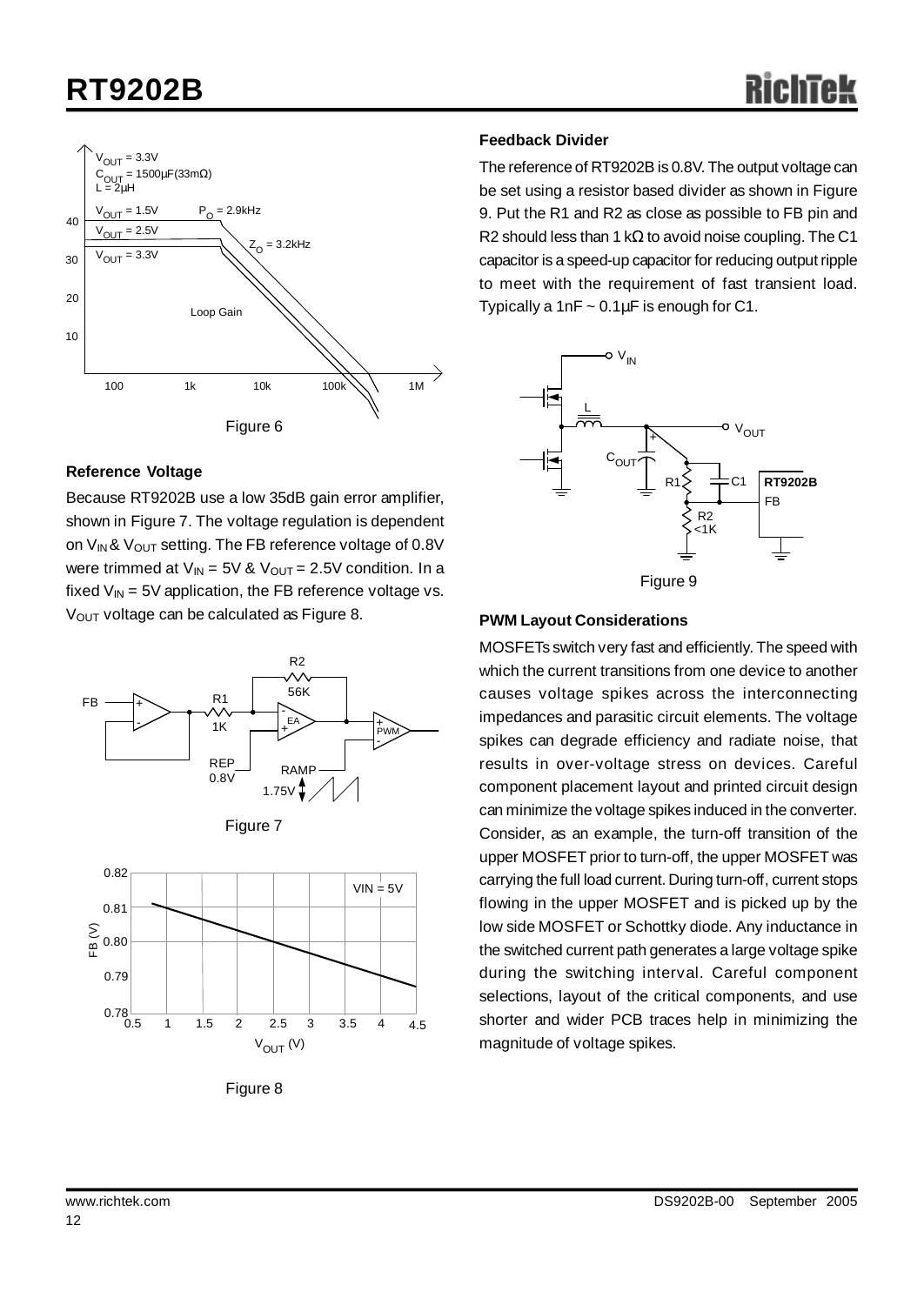# **RT9202B**

There are two sets of critical components in a DC-DC converter using the RT9202B. The switching power components are most critical because they switch large amounts of energy, and as such, they tend to generate equally large amounts of noise. The critical small signal components are those connected to sensitive nodes or those supplying critical bypass current.

The power components and the PWM controller should be placed firstly. Place the input capacitors, especially the high-frequency ceramic decoupling capacitors, close to the power switches. Place the output inductor and output capacitors between the MOSFETs and the load. Also locate the PWM controller near by MOSFETs.

A multi-layer printed circuit board is recommended. Figure 10 shows the connections of the critical components in the converter. Note that the capacitors CIN and COUT each of them represents numerous physical capacitors. Use a dedicated grounding plane and use vias to ground all critical components to this layer. Apply another solid layer as a power plane and cut this plane into smaller islands of common voltage levels. The power plane should support the input power and output power nodes. Use copper filled polygons on the top and bottom circuit layers for the PHASE node, but it is not necessary to oversize this particular island. Since the PHASE node is subjected to very high dV/dt voltages, the stray capacitance formed between these island and the surrounding circuitry will tend to couple switching noise. Use the remaining printed circuit layers for small signal routing. The PCB traces between the PWM controller and the gate of MOSFET and also the traces connecting source of MOSFETs should be sized to carry 2A peak currents.



Figure 10